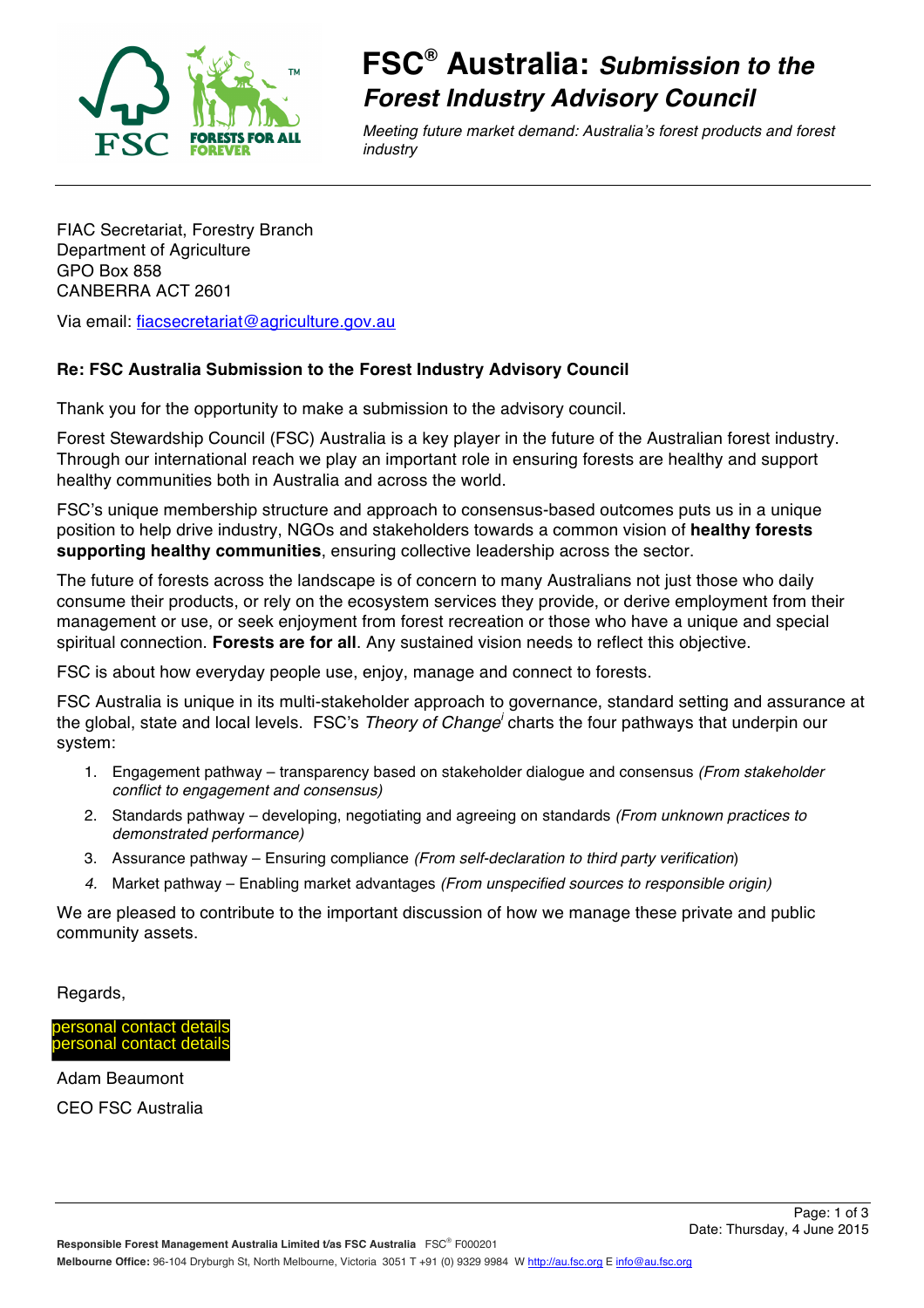

# **FSC® Australia:** *Submission to the Forest Industry Advisory Council*

*Meeting future market demand: Australia's forest products and forest industry*

## **Certification is more than the consumer**

FSC Australia welcomes the Forestry Industry Advisory Council's recognition of forestry certification's role in providing consumer and supply chain assurance. For Australia to remain competitive, access to international markets through certification is a base requirement. With this requirement met, Australia can then compete based on innovation and productivity.

## Consideration 1: Stakeholder backed certification is a base requirement for market access & competition

The increasing influence of third party certification in the decision-making of consumers, retailers and procurement is well documented. We agree with the discussion paper's observations regarding the existing challenge of consumer education and awareness and look forward to working industry and stakeholders to overcome this.

Another role for certification and standards that is an important consideration for the future of the Australia's forest products industry is its investment role. Issues such as sustainability and social license are increasingly required as part of financial reporting, and we believe certification has a critical role in achieving social license and meeting corporate social responsibility (CSR) requirements.

Programs such as the Global Reporting Initiative (GRI) and the United Nations Global Compact (UNGC) have become important sources of information and guidance for companies seeking to quantify and report on meaningful contributions to Corporate Social Responsibility (CSR). For example 2015 GRI has over 7,500 companies involved around the world and UNGC almost 13,000.

## Consideration 2: Certification plays a key role in reducing the risk profile of investments

Both of these programs highlight the importance of social license in achieving investor confidence and real outcomes on the ground. GRI's guidance for reporting in timber, paper and rubber products highlights the elevated position that FSC holds in ensuring social license and responsible forest management.<sup>ii</sup>

## **Social License:**

Social license has become a key concern in investment decisions across a wide range of natural resource industries. A lack of social licence can potentially affect supply or demand. It is important to note that achieving certification of any kind does not deliver social license. Certification standards need to be trusted by stakeholders in order to achieve their goal of achieving social licence. Being certified by a trusted certification scheme is an important indicator for investors.

*"A social licence to operate differs from the regulatory and compliance licences issued by governments in that it is handed out by networks of stakeholders."*

(The Australian)iii